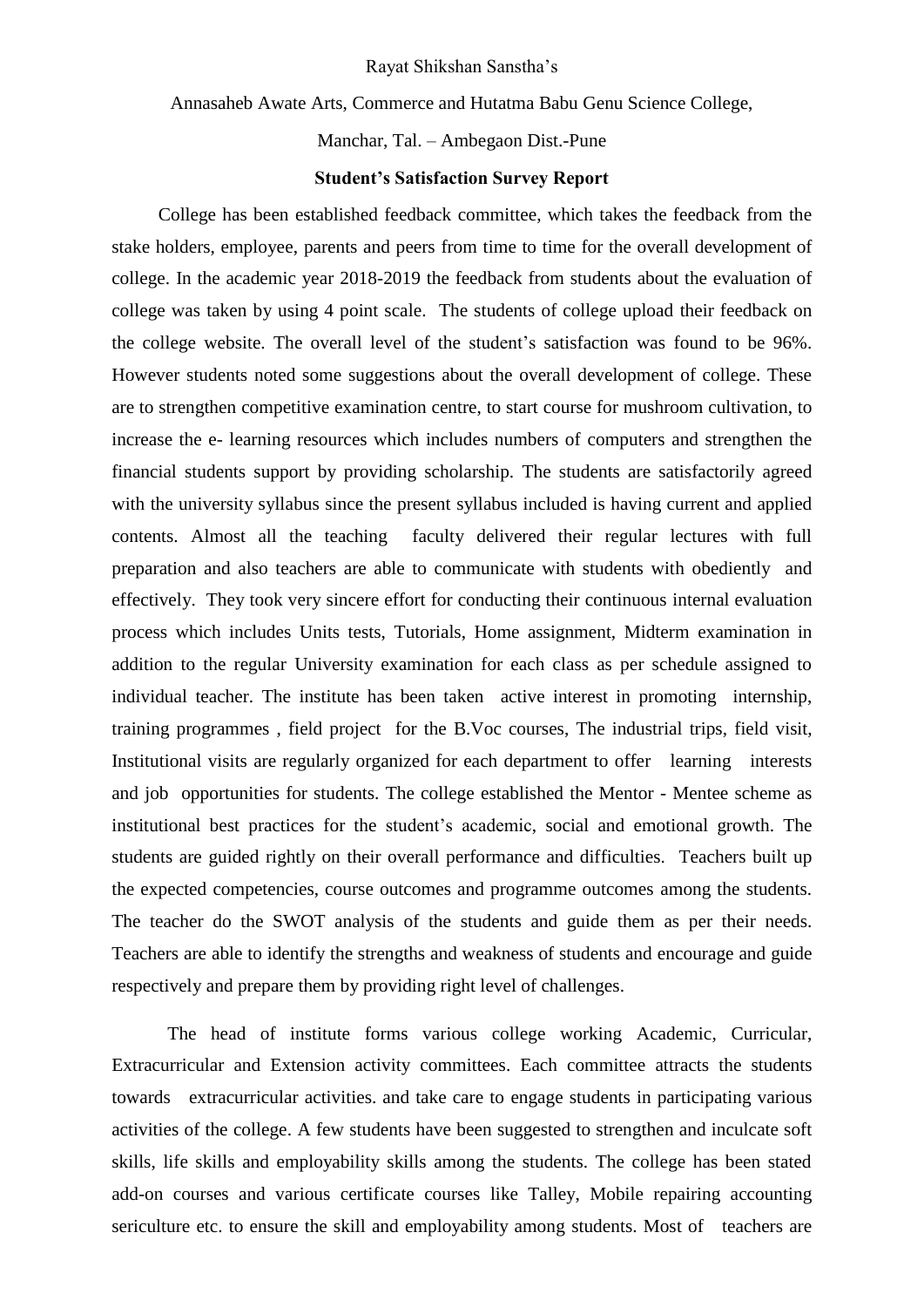using ICT tools such as LCD projector, Multimedia, etc. in their regular teaching for continuous up gradation of quality of the teaching learning process. The overall Students satisfaction survey rating about quality of teaching-learning process of the institute was found to be good. The following important suggestions are given by students. These are to develop the competitive exam. Center, to organize the workshop on mushroom cultivation, to start the MCA programme and to flourish the earn and learn scheme.

Feedback was prepared with the help of questionnaires. Total 629 feedback forms were collected from students. Response expected from the students on college is as follows:

# **Following are question for online student Satisfaction survey regarding teaching learning process 1) How much of the syllabus was covered in the class?**

4)85 to 100% - 4963)70 to 84%--92 2)30to 54%--121)55to 69%---27

0-below 30%---02



## **2) How well did the teacher prepare for the classes?**

4-throughtly ---3053-saticsfactority---2852-poorly---291-indifferently ---05

0- won`t teach at all---05

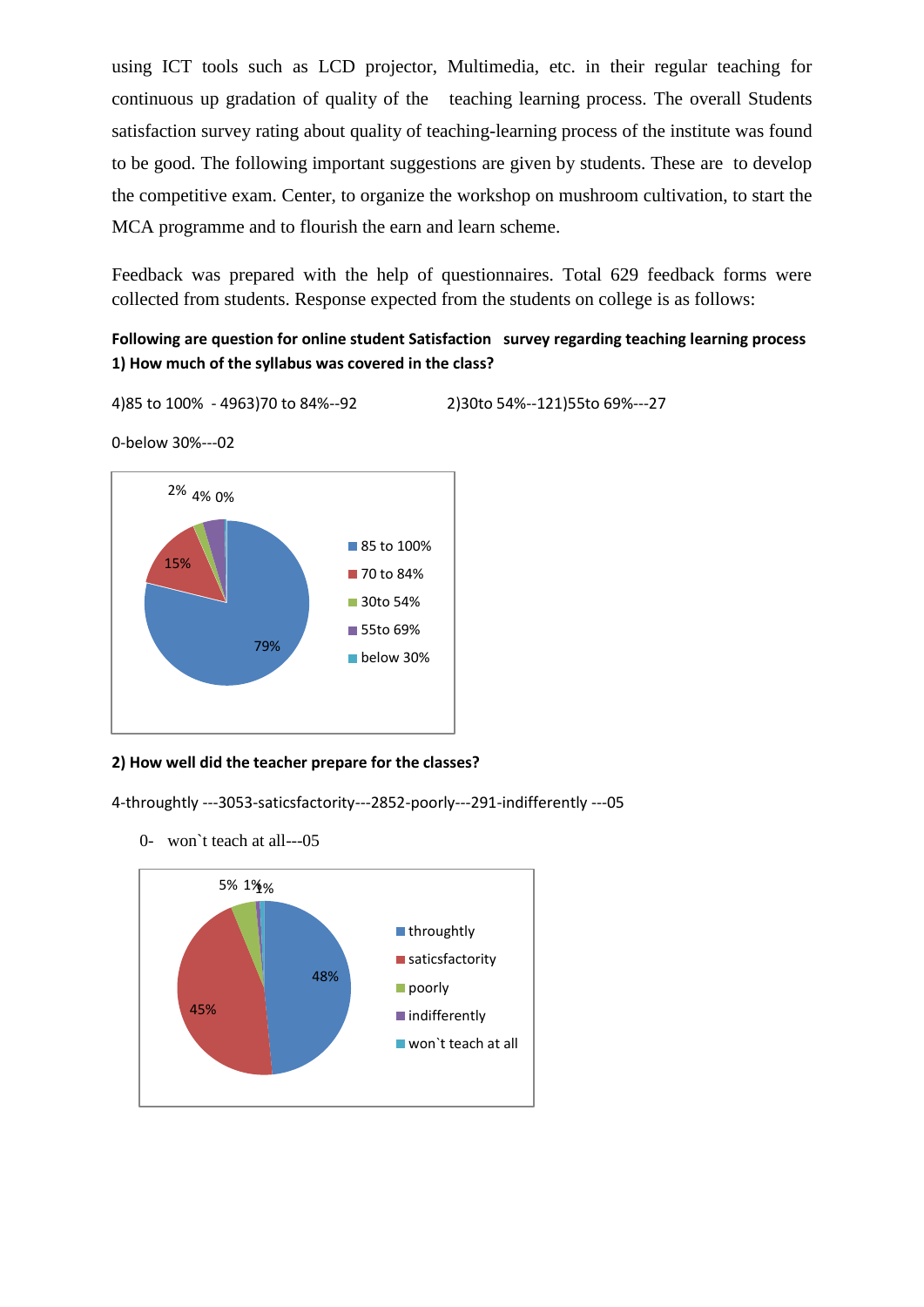#### **3) How well were the teachers able to communicate?**

4-Always effective ----4443-sometime effective----1292-just satisfactorily---34

1-generally ineffective -----070-very poor communication–15



**4) Theteachers approach to teaching can best be described as.**4- Excellent---3143-Very good--- 2052-Good ---971-Fair ----100-Poor—03

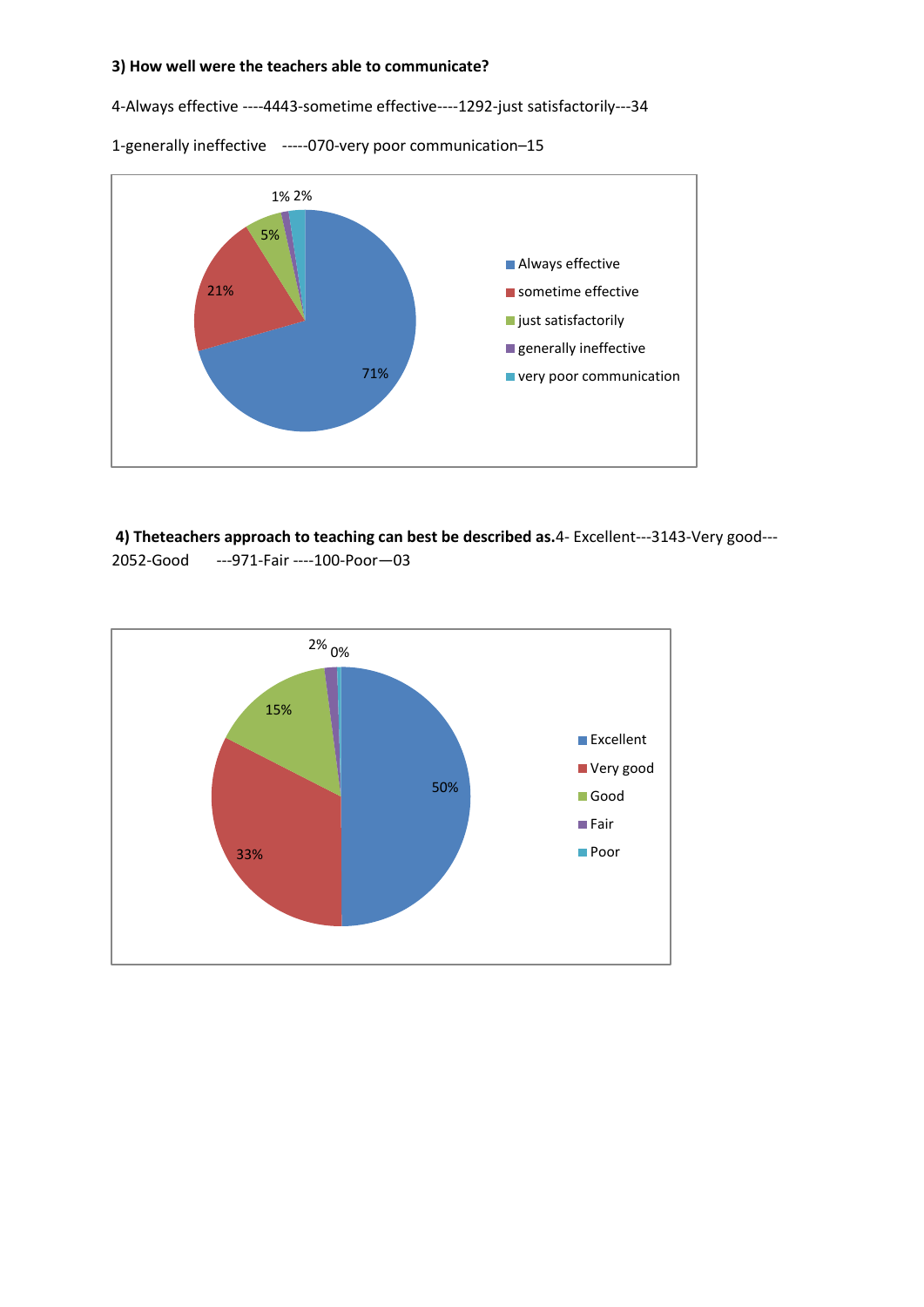### **5) Fairness of the evaluation process by the teachers.**

4-Always, fair---4523-Usually fair ---1342-Sometime unfair ---281-Usually unfair---06





# **6) Was yourperformance in assignments discussed with you?**



4-regular=4993-usually =862-occasional =201-rarely =130-never---11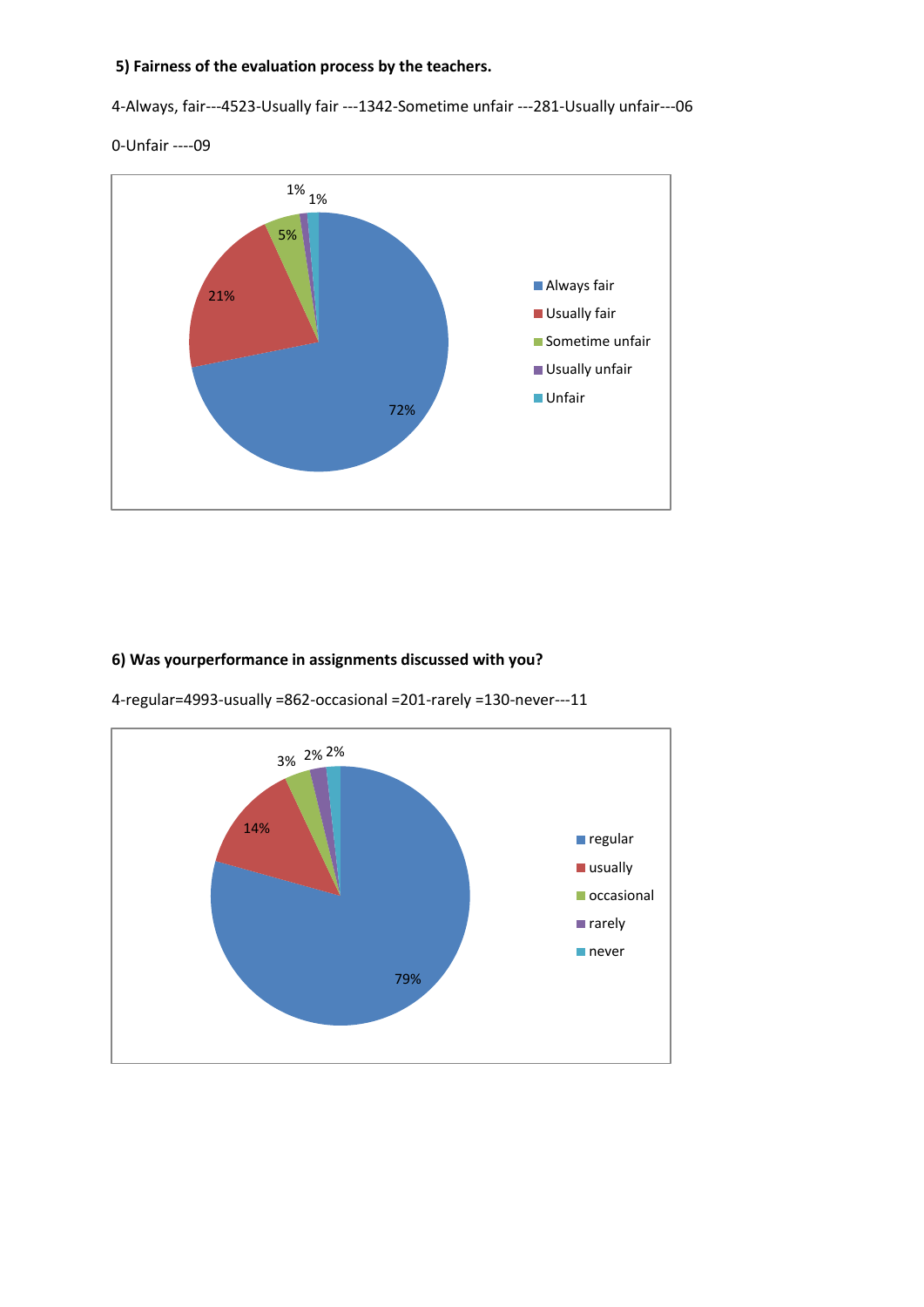**7) The institute takesactive interestin promotion intern ship, student exchange, fieldvisit opportunities for student.** 



4-regularly =3793-often=952-sometimes =991-rarely =340-never =22

**8) The teaching and mentoring process in your institution facilitates you in cognitive social and emotional growth.** 



4-significant=2853-very well=2982-moderatly=320-not at all=14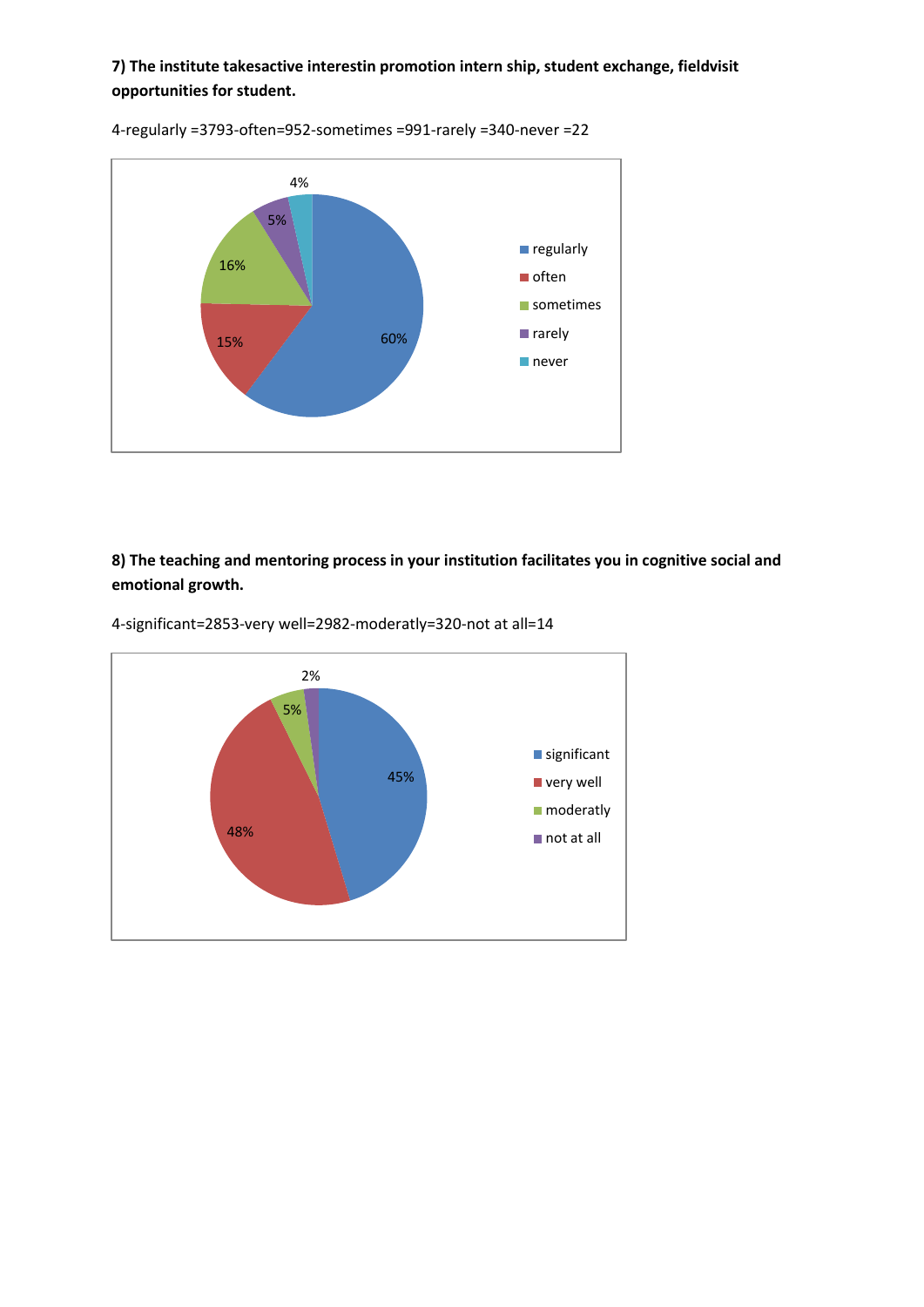#### **9) The institution provident multiple opporinuties to learn and growth.**

4-strongly agree=326 3-agree=255 2-neutral=32 1-disagree=13 0-strongly disagree =03



**10) Teachers inform you about your expected competencies, course outcome and programme outcomes.**



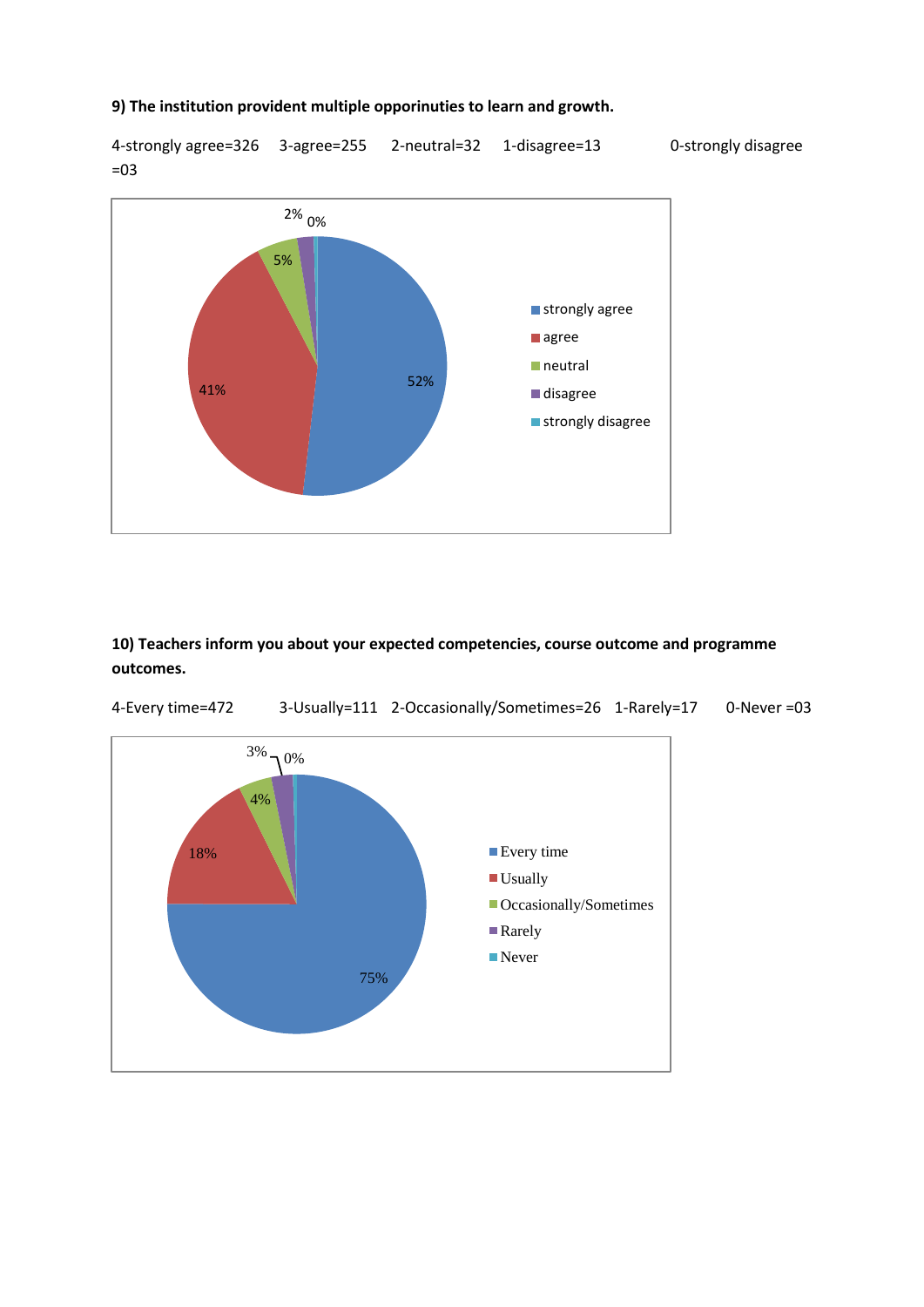#### **11) Your mentor does a necessary follow-up with an assign task to you.**

4-Every time=484 3-Usually=100 2-Occasionally/Sometimes=31 1-Rarely=11 0-I don't have a mentor=03



### **12) The teacher illustrates the concepts through examples and applications.**

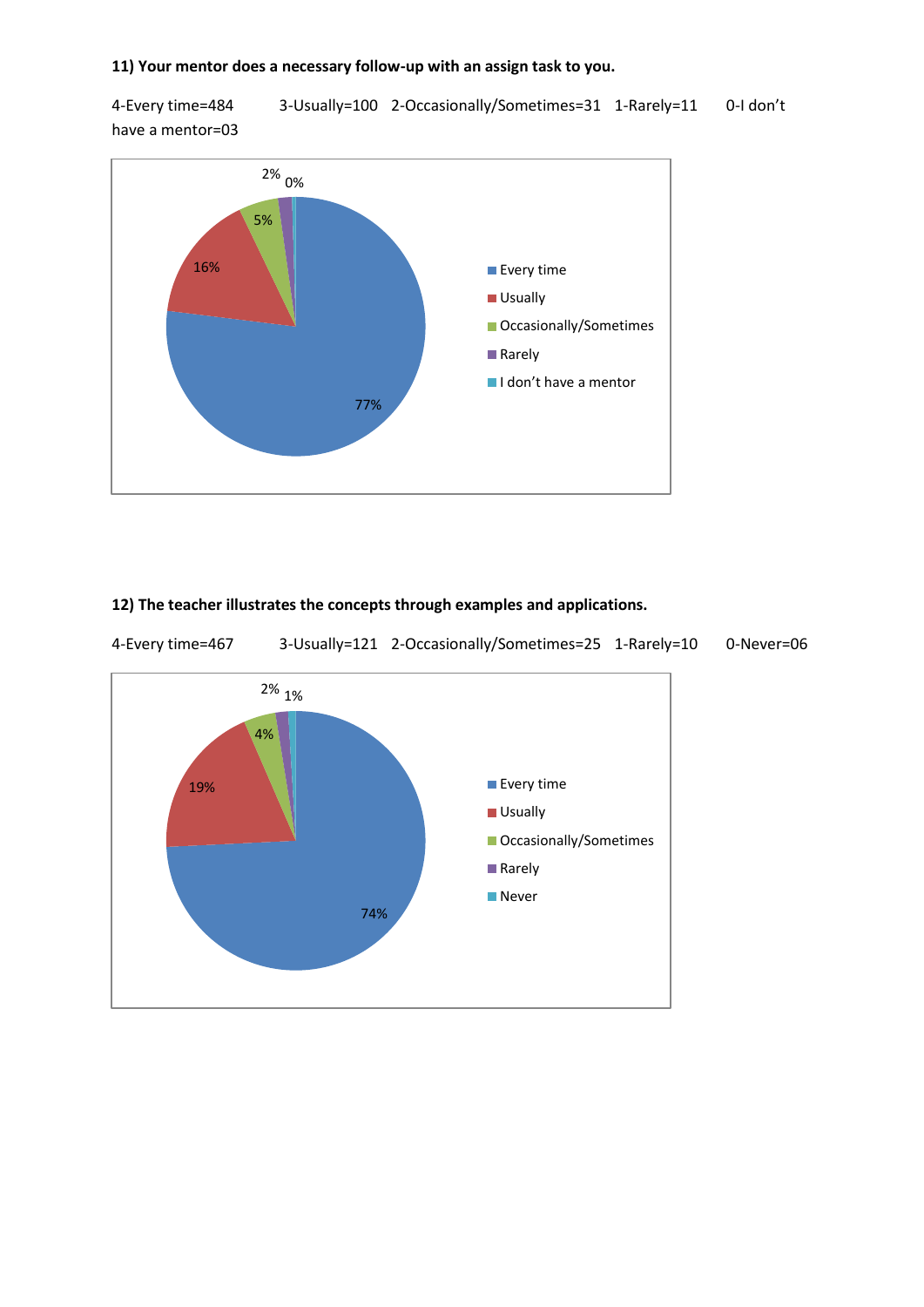# **13) The teacher identifies your strengths and encourages you with providing right level of challenges.**

4-Fully =460 3-Reasonably=106 2-Partially=40 1-Slightly=09 0-Unable to =14



# **14) Teachers are able to identify your weakness and help you to overcome them.**

4-Every time=441 3-Usually=121 2-Occasionally/Sometimes=37 1-Rarely=14 0-Never=16

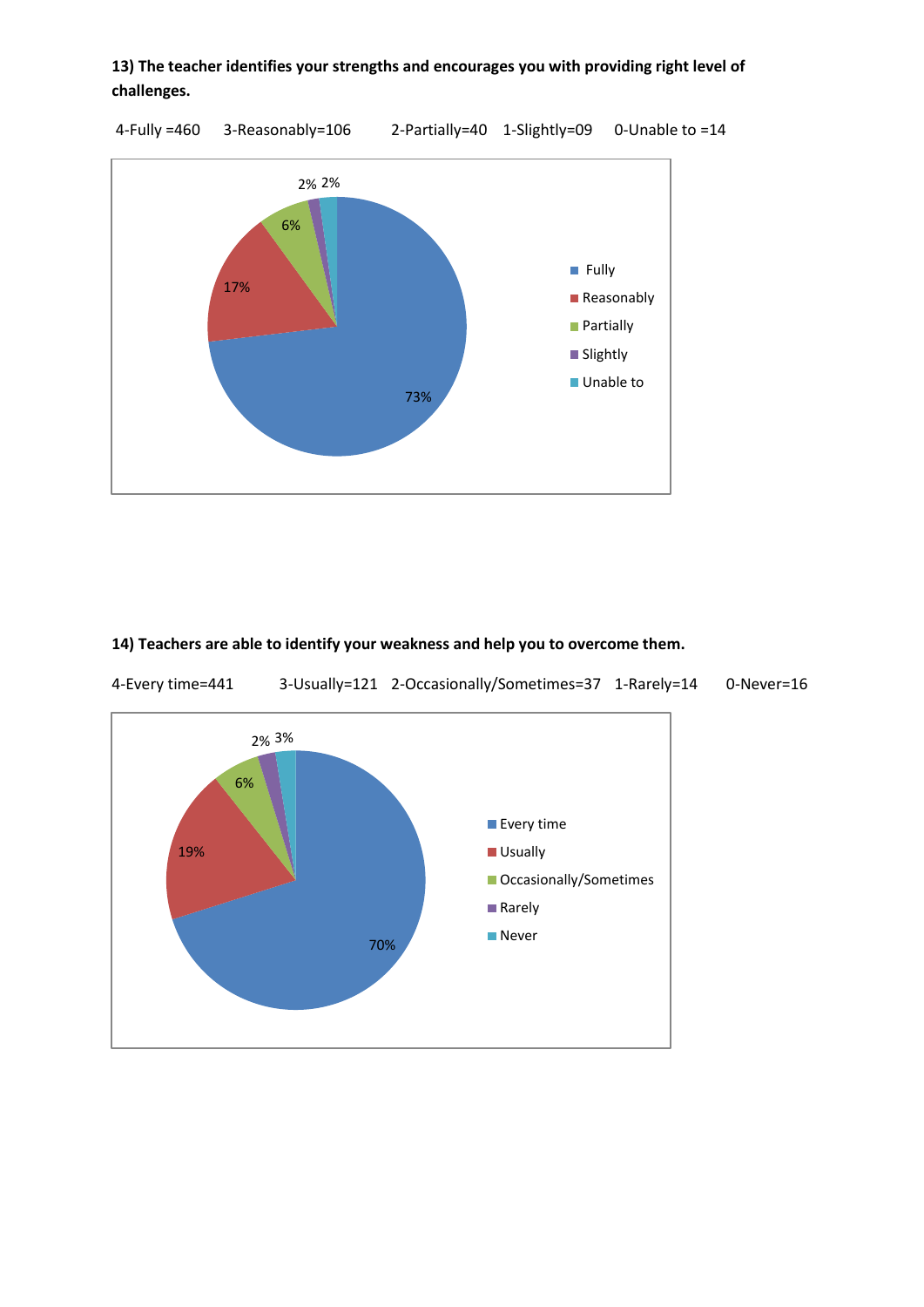**15) The institution makes effort to engage students in the monitoring, review and continous quality improvement of the teaching learning process.** 

4-Strongly agree=370 3-Agree=228 2-Neutral=22 1-Disagree=04 0-Strongly disagree =05



**16) The institute / teachers use students centric methods, such as experimental learning, participative learning and problem solving methodologies for enhancing learning experiences.**



4-To a great extent=3623-Moderate=2082-Some what=321-Very little=150-Not at all =12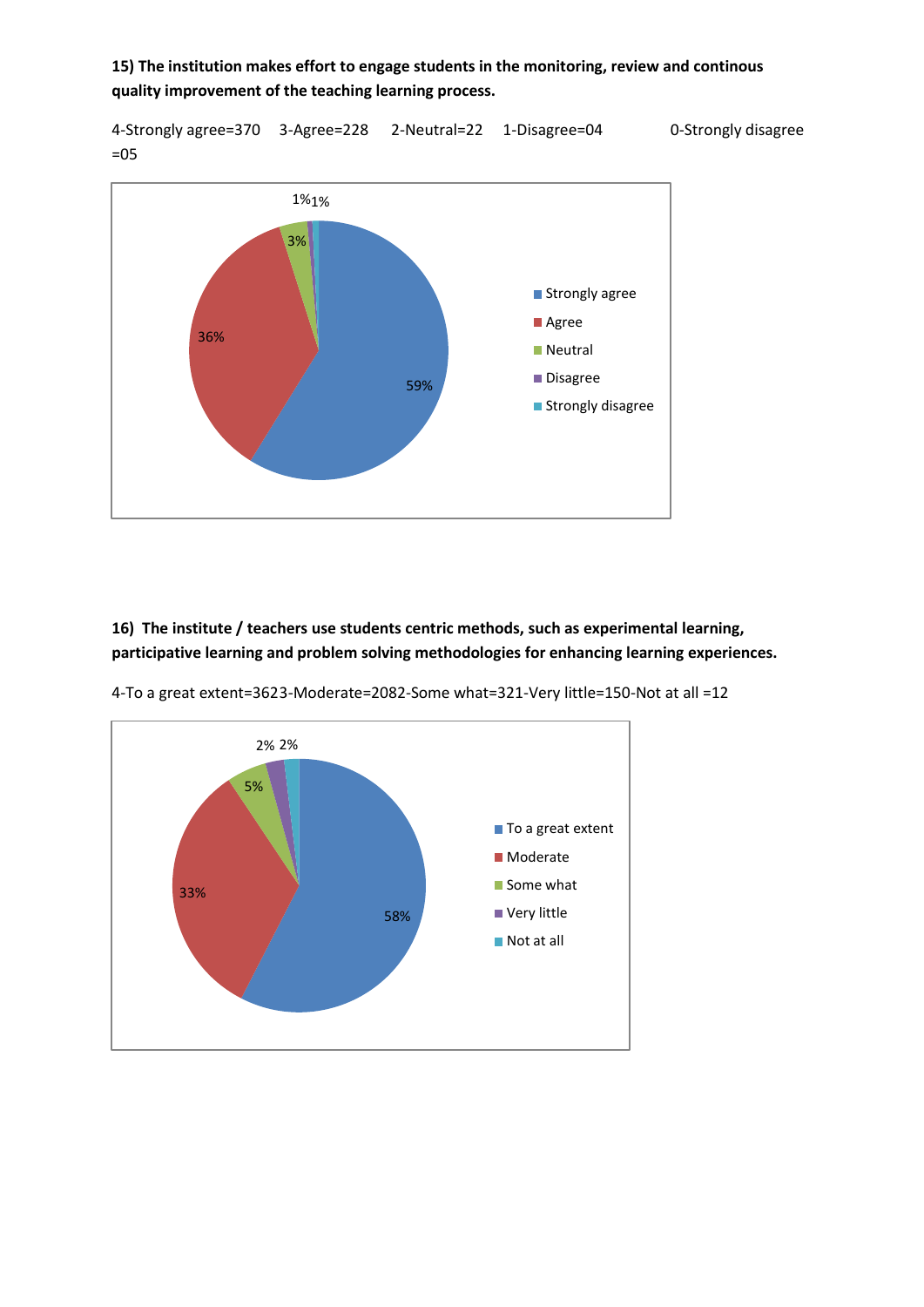4-Strongly agree=350 3-Agree=231 2-Neutral=33 1-Disagree=10 0-Strongly disagree =05



**18) Efforts are made by institute / teachers to inculcate soft skills, life skills and employability skills to make you ready for the world of work.**



0-Not at all =07